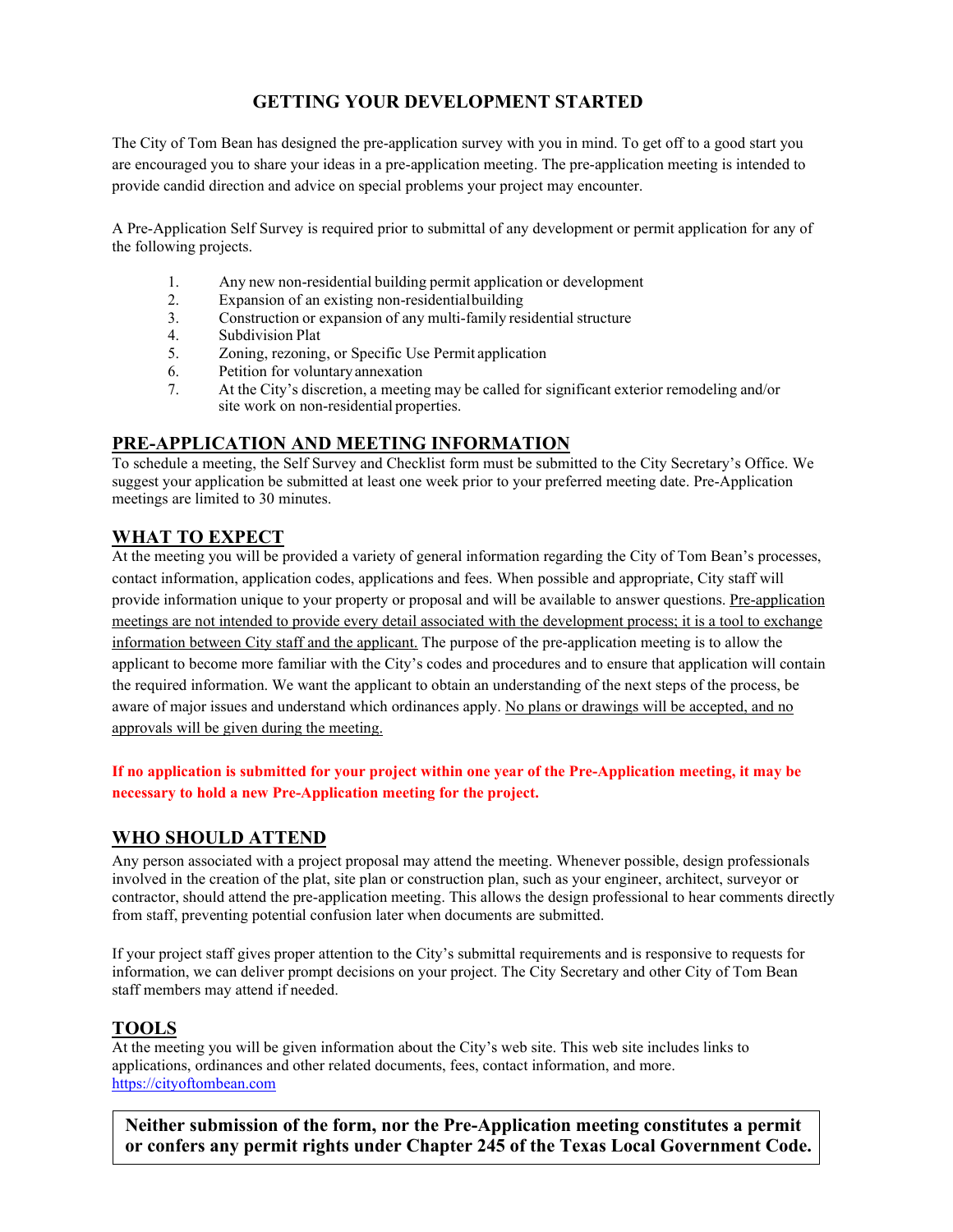| <b>Meeting Date:</b> |  |
|----------------------|--|
| <b>Meeting Time:</b> |  |
|                      |  |

## **SELF SURVEY FOR PRE-APPLICATION MEETING**

Upon receipt of the Self Survey and Checklist, the Development and Neighborhood Services Department will schedule your Pre-Application meeting. **All information is required.**

# **Project**

Description of proposed project & survey of proposed site. (Attach additional sheets as necessary.):

| Location:                                                                                                                                                                                                                            |  |  |  |  |
|--------------------------------------------------------------------------------------------------------------------------------------------------------------------------------------------------------------------------------------|--|--|--|--|
| Acreage: <u>and the community of the community of the community of the community of the community of the community of the community of the community of the community of the community of the community of the community of the </u> |  |  |  |  |
|                                                                                                                                                                                                                                      |  |  |  |  |
| <b>Contact Information</b>                                                                                                                                                                                                           |  |  |  |  |
|                                                                                                                                                                                                                                      |  |  |  |  |
|                                                                                                                                                                                                                                      |  |  |  |  |
|                                                                                                                                                                                                                                      |  |  |  |  |
| Email Address: No. 1996. The Second Second Second Second Second Second Second Second Second Second Second Second Second Second Second Second Second Second Second Second Second Second Second Second Second Second Second Seco       |  |  |  |  |
|                                                                                                                                                                                                                                      |  |  |  |  |
| Developer: New York Changes and Changes and Changes and Changes and Changes and Changes and Changes and Changes and Changes and Changes and Changes and Changes and Changes and Changes and Changes and Changes and Changes an       |  |  |  |  |
|                                                                                                                                                                                                                                      |  |  |  |  |
|                                                                                                                                                                                                                                      |  |  |  |  |
|                                                                                                                                                                                                                                      |  |  |  |  |
| List of who you expect to attend the meeting and their role in the project (i.e. owner,<br>architect, engineer etc.):                                                                                                                |  |  |  |  |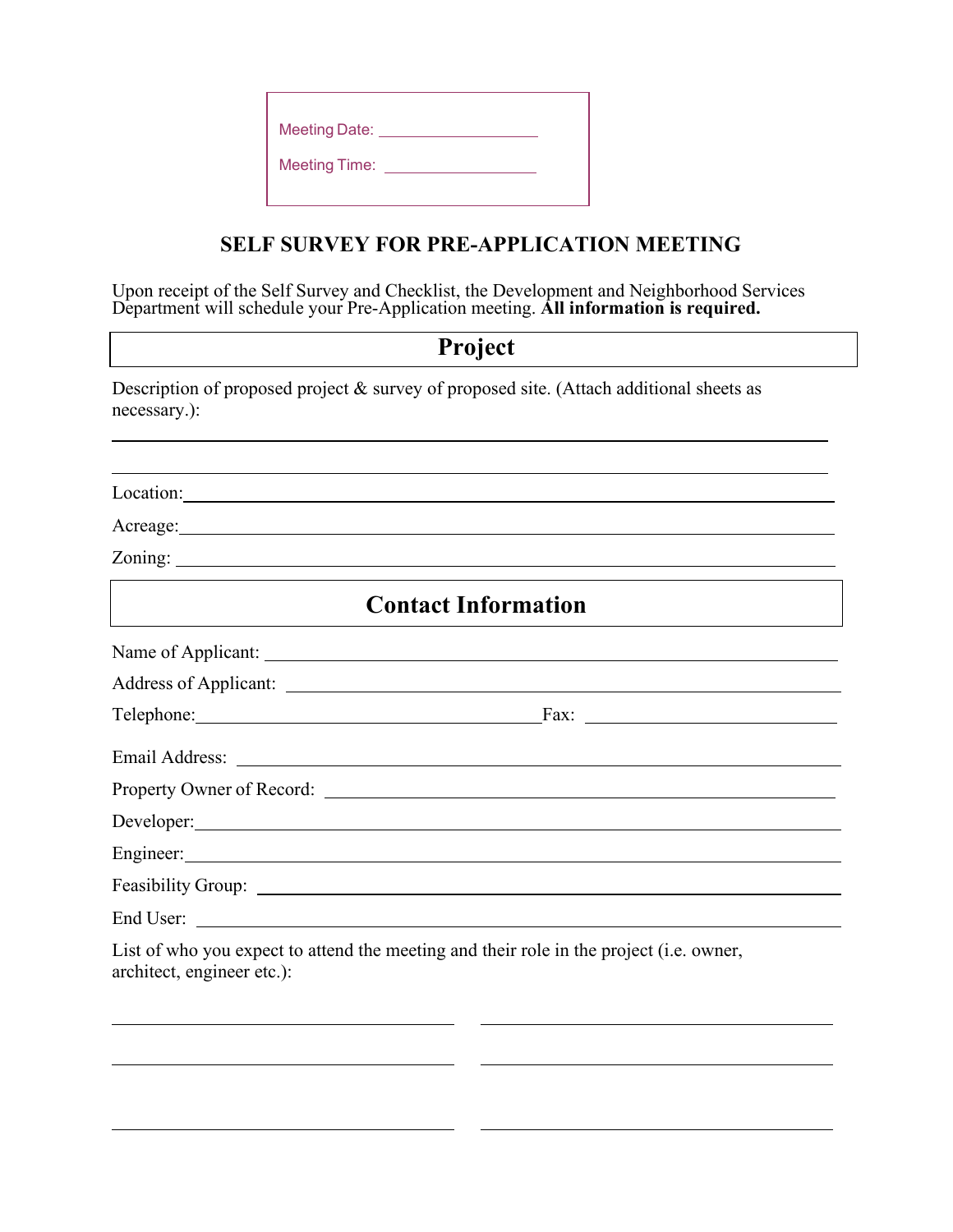| Address of Property:                                                                                                                                                                                                           |  |
|--------------------------------------------------------------------------------------------------------------------------------------------------------------------------------------------------------------------------------|--|
| Grayson County Tax ID #                                                                                                                                                                                                        |  |
| Lot size (acreage or sq. ft) $\qquad \qquad$ Sq. ft. of existing structures $\qquad \qquad$                                                                                                                                    |  |
| Current or most recent use of property exercise the contract of the contract of the contract of the contract of the contract of the contract of the contract of the contract of the contract of the contract of the contract o |  |
|                                                                                                                                                                                                                                |  |
| () Copy of current deed with property description<br>() Copy of subdivision plat or abstract map with lot or tract highlighted and                                                                                             |  |

proposed construction site shown.

These documents can be obtained at the Grayson County Clerk's office located at the Grayson County Court House, 100 W. Houston St., Sherman, TX 75090

### **YES NO**

### **CHECK ANSWERS TO THE FOLLOWING**:

| I LD IVU |                                                                                          |
|----------|------------------------------------------------------------------------------------------|
|          | Do you know the specific application type(s) you are seeking?                            |
|          | If yes, please name:                                                                     |
|          | Have you spoken with City Staff about this property?                                     |
|          | If yes, please name:                                                                     |
|          | Have you previously developed in the City of Tom Bean?                                   |
|          | Is this an active project with prior approvals for all or a portion of the<br>property?  |
|          | Has the property been platted?                                                           |
|          | Do you intend to subdivide, re-subdivide, or combine the property with other<br>parcels? |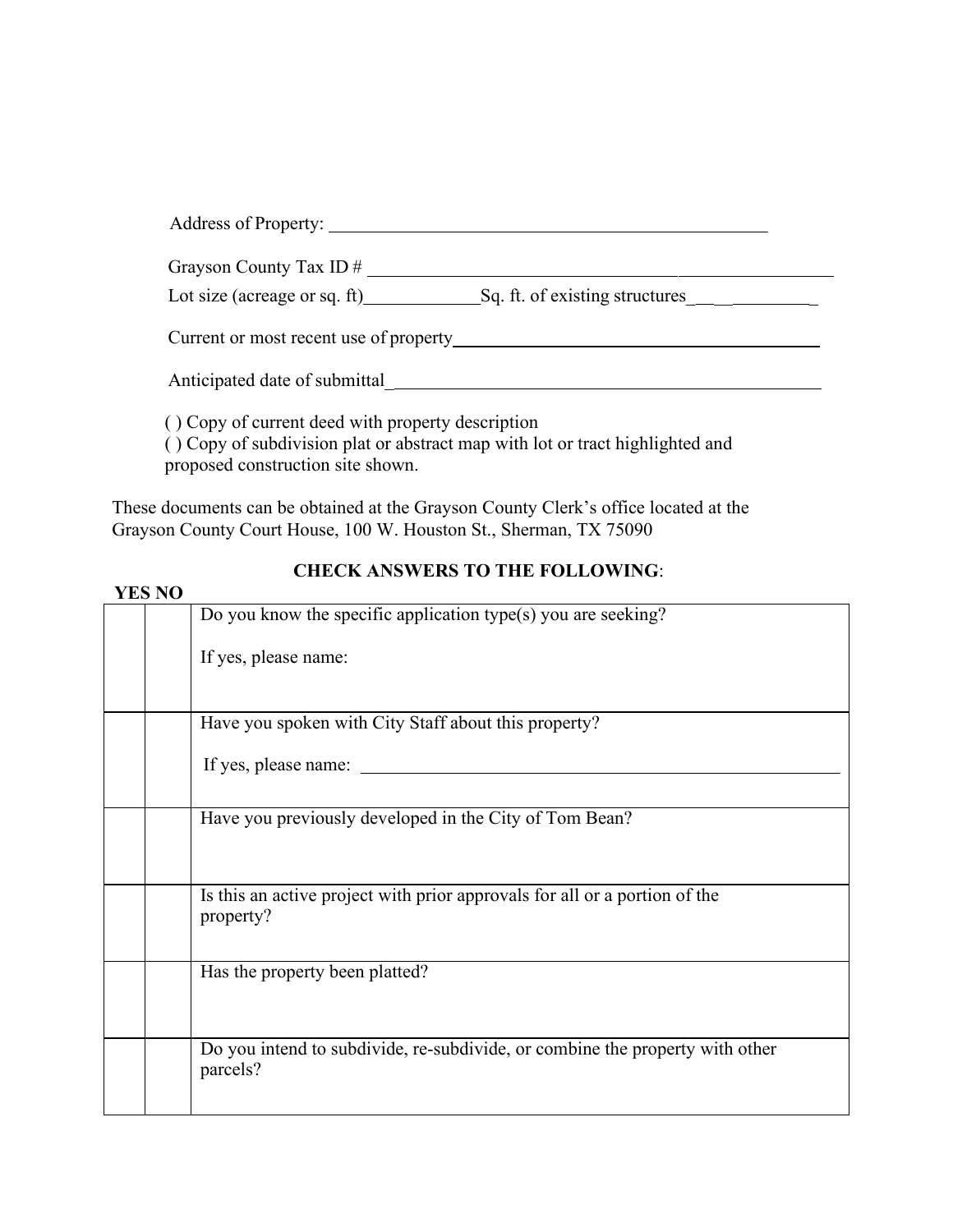| Is the property in a Regulatory Flood Zone?                                                                                                                           |
|-----------------------------------------------------------------------------------------------------------------------------------------------------------------------|
|                                                                                                                                                                       |
| Is the proposed use allowed under the current zoning?                                                                                                                 |
| Are existing buildings on the property proposed to be used?                                                                                                           |
| Does the property currently have provisions for water and septic/wastewater?                                                                                          |
| Is City of Tom Bean the water provider?                                                                                                                               |
| Does the property meet the minimum fire flow requirements for the<br>construction type and square footage?                                                            |
| Is a fire hydrant located on the property?                                                                                                                            |
| Are you aware of fire requirements for commercial structures?<br>Fire Suppression System<br>□ Fire Alarm System<br>$\Box$ KNOX Box/Vault<br>$\Box$ Signage & labeling |
| Does the property meet the current paving $\&$ parking requirements for the<br>proposed use?                                                                          |
| Are you aware of fees related to development? (See summary of fees)                                                                                                   |
| Do you propose the use of any exterior signage?                                                                                                                       |
| Do you propose demolition of any buildings?                                                                                                                           |
| Do you propose removal of any trees?                                                                                                                                  |
| Do you intend to have outdoor storage?                                                                                                                                |

Applicant's Signature:

Date: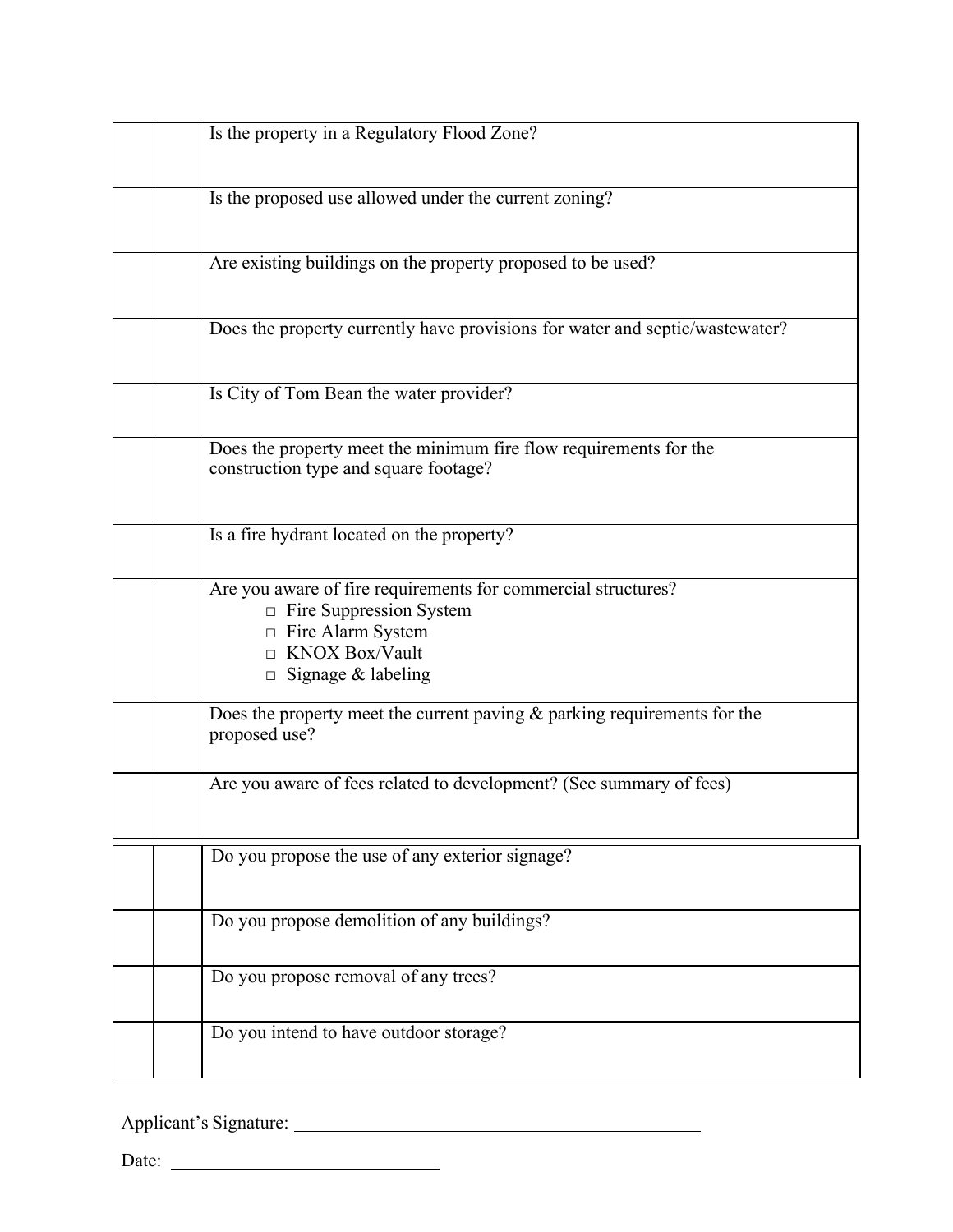### **PROPOSED PROJECT**

#### **Please attach detailed description, conceptual plans or other pertinent project information as necessary. PDF copies of information may be emailed to [cityoftombean@cableone.net](mailto:cityoftombean@cableone.net)**

### **SUMMARY OF PERMITS AND FEES**

Fees may not be applicable to specific projects and is not intended to be all inclusive.

- □ Pre-Application Fee
- □ Annexation Fees
- □ Zoning Fees
- □ Specific Use Permit and Fees
- □ Platting Fees
- □ Development Permit and Fees
- □ Demolition Permit and Structure RemovalFees
- □ Underground Fuel Storage Tank Permit andFees
- □ Sidewalk, Driveway and Culvert Installation Permit
- □ Commercial Building Permit andFees
	- □ Structures
	- □ Irrigation
	- □ Fence
	- □ Retaining Wall
	- □ Fuel Storage
	- □ Swimming Pools
	- □ Water Features
	- □ Electrical
	- □ Plumbing
	- □ Mechanical
	- □ Sign
	- □ Finish-Out
- □ Street Excavation Permit
- □ Tree Removal Permit and Fees
- □ Water Tap Fees
- □ Sewer Tap Fees
- □ Building/Construction Permit & InspectionFees
- □ Plan Review Fees
- □ Certificate of Occupancy Fees

### **Compliance with the City Of Tom Bean's Code of Ordinances is required.**

All projects are required to comply with the Comprehensive Code of Ordinances City of Tom Bean's. Modifications to an existing building must bring the building closer to compliance with the current Code of Ordinances. It is a common and time-consuming mistake to begin the design of your building before meeting with city staff to discuss the proposed project.

**SIGN APPROVALS & PERMITS ARE NOT INCLUDED IN ZONING & SITE PLAN REVIEW**